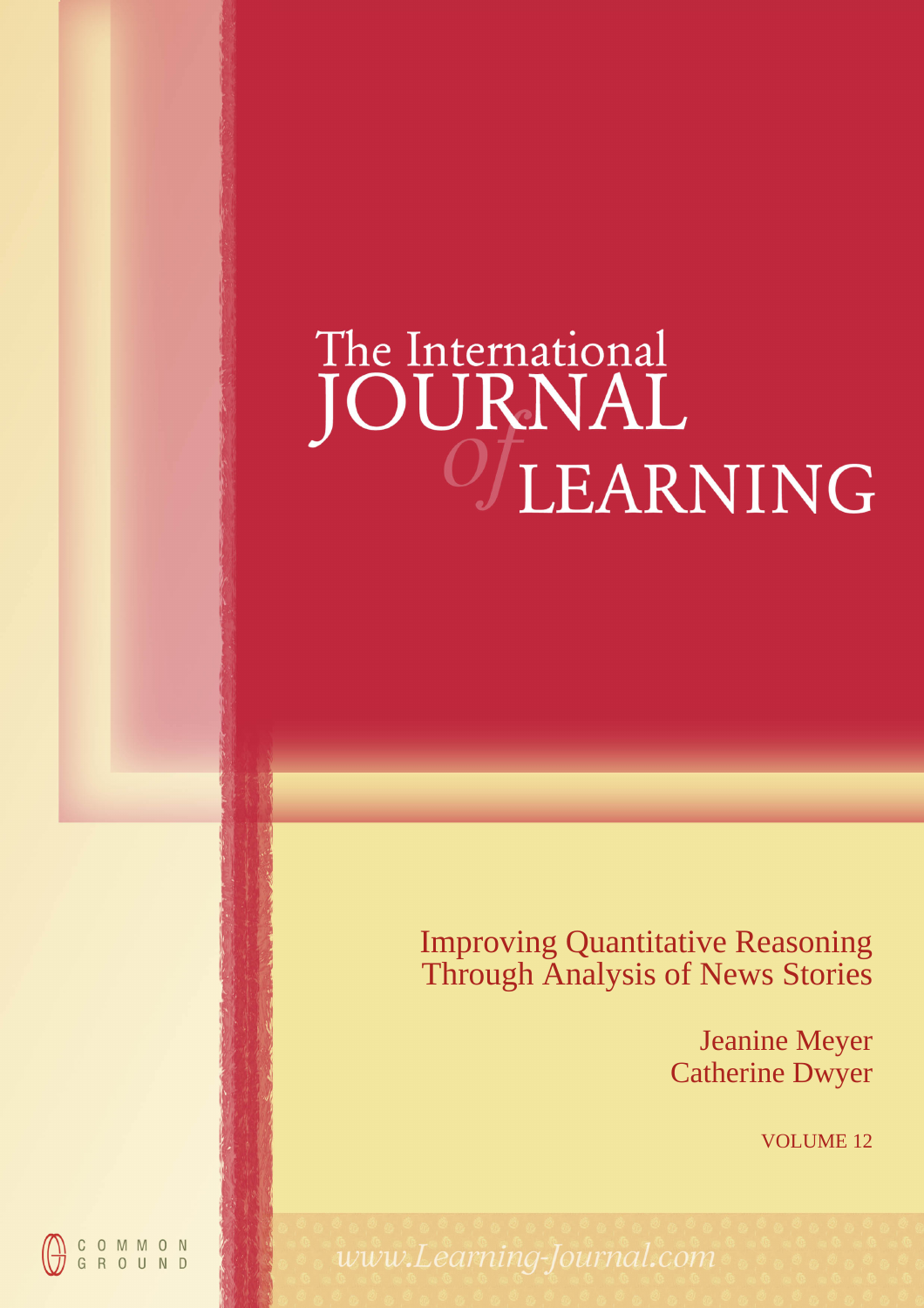INTERNATIONAL JOURNAL OF LEARNING http://www.Learning-Journal.com

First published in 2005 in Melbourne, Australia by Common Ground Publishing Pty Ltd www.CommonGroundPublishing.com.

© 2005 (this paper), the author(s) © 2005 (selection and editorial matter) Common Ground

All rights reserved. Apart from fair use for the purposes of study, research, criticism or review as permitted under the Copyright Act (Australia), no part of this work may be reproduced without written permission from the publisher. For permissions and other inquiries, please contact <cg-support@commongroundpublishing.com>.

ISSN: 1447-9494 (print), 1447-9540 (online) Publisher Site: http://www.Learning-Journal.com

The INTERNATIONAL JOURNAL OF LEARNING is a peer refereed journal. Full papers submitted for publication are refereed by Associate Editors through anonymous referee processes.

Typeset in Common Ground Markup Language using CGCreator multichannel typesetting system http://www.CommonGroundSoftware.com.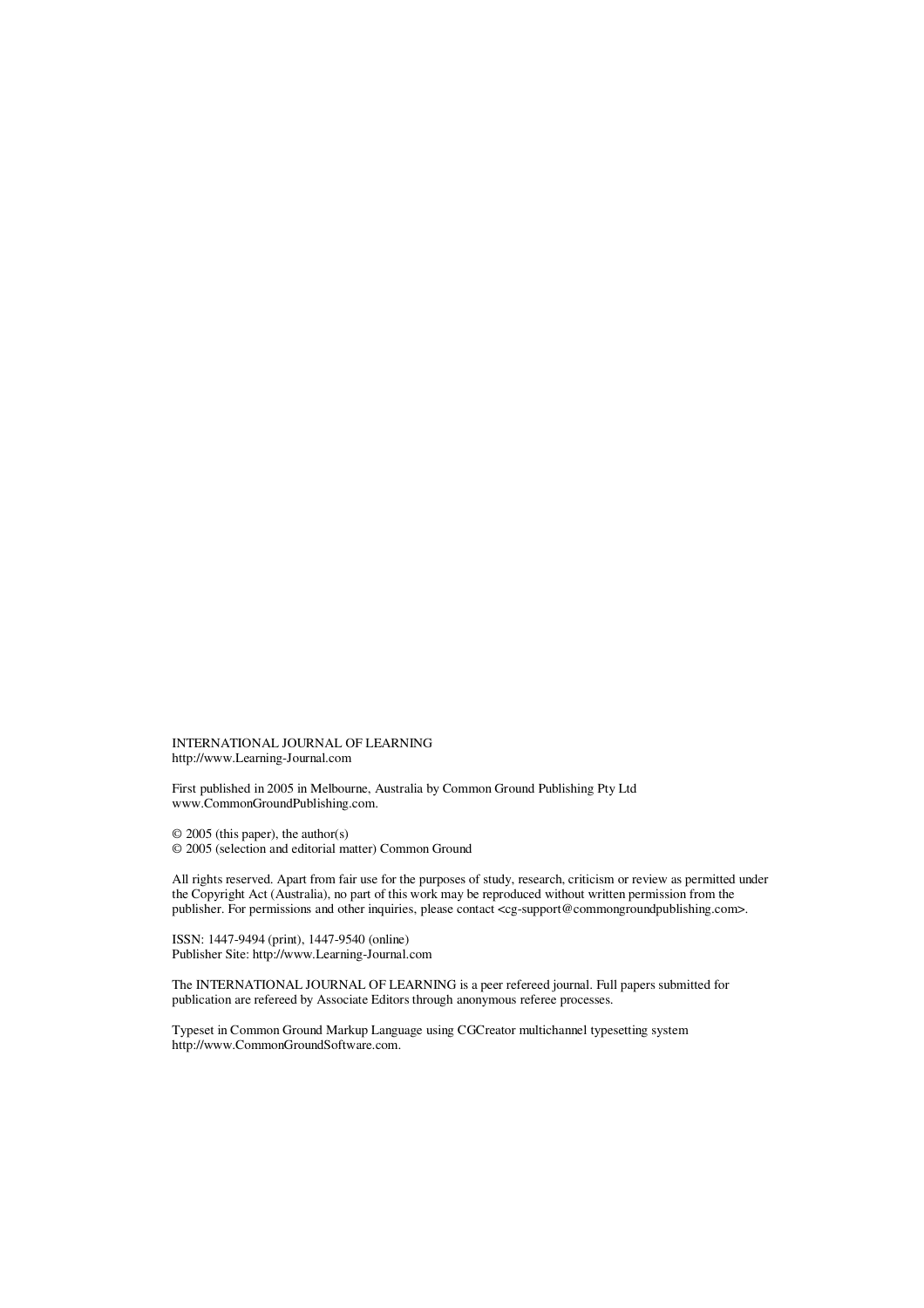# **Improving Quantitative Reasoning Through Analysis of News Stories**

Jeanine Meyer, Purchase College/State University of New York, United States of America

Catherine Dwyer, Pace University, United States of America

Abstract: Most universities in the United States require undergraduates to take a course in mathematics, but students take these classes with great reluctance, even though it is clear that quantitative analytical skills are becoming more valued in our complex society. A novel way of both sharpening students' analytic skills and emphasizing their importance will be the *focus of a new course "Communicating Quantitative Information".This presentation will discussthe inspiration, institutional* context, justification, and first experiences for this course, which satisfies the State University of New York State general *education requirement for mathematics/quantitative reasoning. Students will study topics presented in news stories. For* example, students will study the use of percentages, comparisons, and context through an article titled "More women than men murdered on the job". In both the headline and the story, the writer compared percentages of percentages to reach an inaccurate conclusion. Similarly, students will be introduced to statistical concepts such as measures of centrality, norms, mean, median, and variance through stories on "Educational high stakes testing"; dimensions of data, comparison and context is approached using "Pre-Challenger shuttle flight data"; and probabilities and correlations are addressed using *topics such as "AIDS testing", "Friendly Fire", "Smoking risks" and "Hormone Replacement Therapy".Students will quickly* find that such stories often are published with significant errors of interpretation or omission of critical information. This will provide opportunities for classroom discussion, and encourage students to develop analytic skills that prevent them *from being misled by sloppy numeric interpretation. The classroom experience is supplemented by required participation* in an on-line forum in which students post questions and critiques about current items in the news. Students gain experiences using spreadsheet, graphing, and general and specialized search tools in a computer classroom. The use of actual stories and topics provides a direct, authentic approach to the task of providing students with basic skills and understandings as well as serving the goal of preparing students for civic engagement, knowing the world in order to change the world.

Keywords: Mathematical Literacy, Innumeracy, Authentic Education, Mathematics Education

# **Introduction**

P **URCHASE COLLEGE/SUNY, ALONG** with many colleges in the United States, requires students to demonstrate what is termed proficiency in mathematics and, afterwards, take an additional course that has been designated as teaching quantitative reasoning. This is part of the general education / distribution requirements that define what is meant by a liberal arts college degree. The proficiency standard can be met by adequate scores on standardized tests, taking a test administered at the College or taking a course titled Intermediate Mathematics. The content is mainly algebra, with some geometry and trigonometry. The quantitative reasoning courses include pre-calculus, calculus, several statistics courses, logic, programming courses, and a course in the history of mathematics. Unfortunately, many students, typically 40% to 50%, reach the College still needing to satisfy the proficiency standard. Especially for those students, the quantitative reasoning course is perceived to be an additional burden. This is especially true for students in the humanities, who do not have to take mathem-

atics courses as part of the requirements for the major.

While many students are reluctant to take courses outside their major, mathematics courses appear to invoke higher levels of anxiety than the courses in history, sociology, science and writing according to private communications from their advisors, our colleagues in other disciplines. This is consistent with frequently reported news stories of students in the United States ranking far down the list on international tests in mathematics. For example, the Programme for InternationalStudent Assessment (PISA) study, conducted every three years, ranked the United States 24th out of 29 countries in the Organization for Economic Cooperation and Development, a Parisbased group that represents the world's richest countries (OECD, 2003). Students from Finland and South Korea scored best in the survey, which measured the ability of 15-year-olds to solve real-life math problems.

Students who arrive at college with weak skills in mathematics try to avoid talking more mathematics courses. Moreover, the problem with mathematics appears to have an emotional and motivational



INTERNATIONAL JOURNAL OF LEARNING, VOLUME 12, 2005/2006 http://www.Learning-Journal.com, ISSN 1447-9494 (print), 1447-9540 (online) © Common Ground, Jeanine Meyer, Catherine Dwyer, All Rights Reserved, Permissions: cg-support@commongroundpublishing.com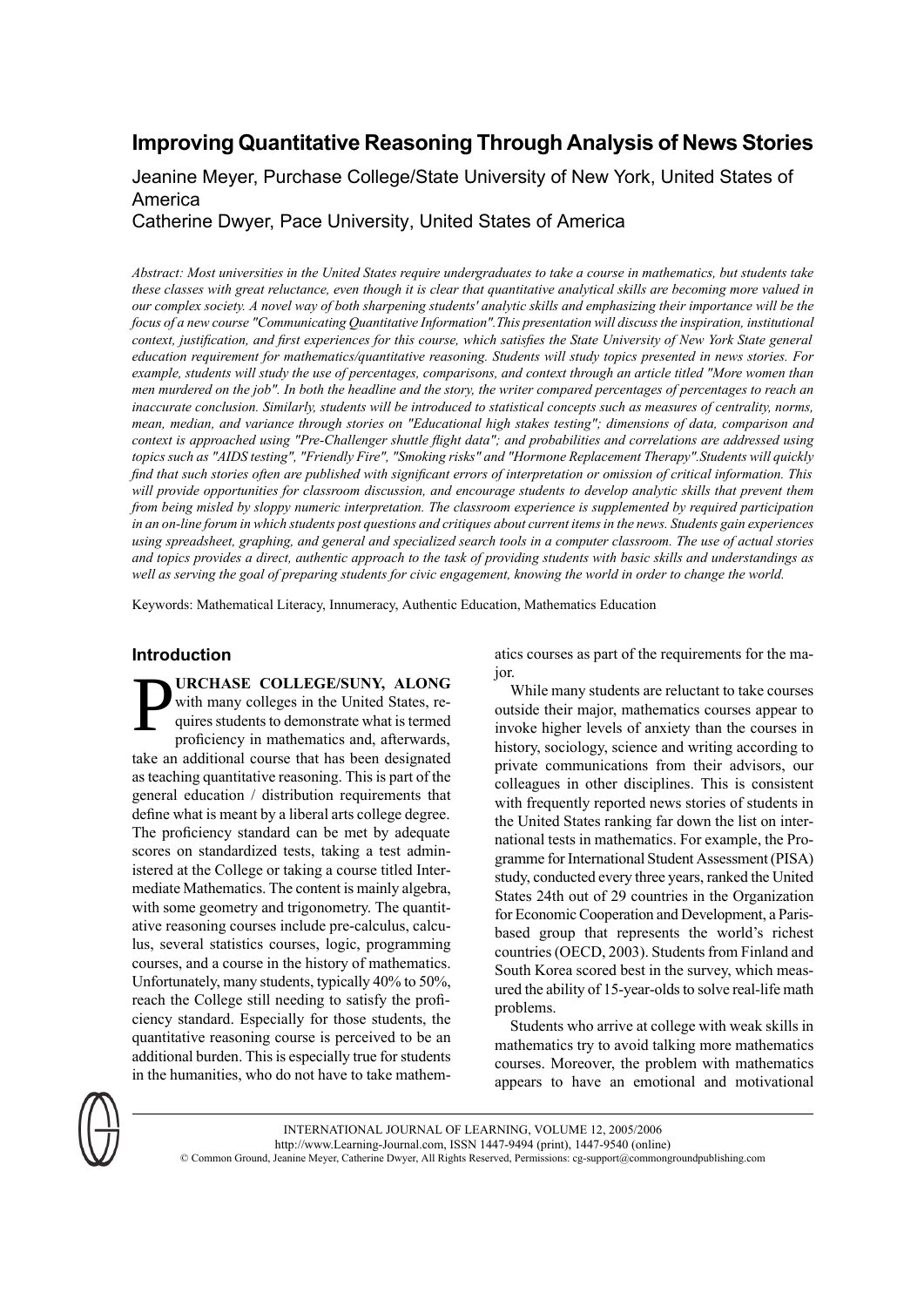component as demonstrated by the research on math anxiety (Hannula, et al. 2004, Tobias, 1991).

While acknowledging that the problems of avoidance of mathematics and lack of skills in mathematics may be particularly acute in the United States and the existence of general education or distribution requirements is not universal, we hope the experience and the course described here is of general interest.

# **Addressing Student Motivation**

In spite of the strong acceptance of technology by college students and the historical importance of mathematics, many students work hard to avoid mathematics courses. Any attempt to change this situation would need to involve strategies relating to motivation and attitude.

Our goal was to create a new course, with substantial mathematics content, that would appeal to reluctant students. The new course, called "Communicating Quantitative Information," would use information and data presented in news stories for study and analysis. Thus, the course is aimed directly at quantitative reasoning to serve the practicalities of civic engagement. The faculty view preparing students to become engaged citizens one of the missions of the College. To this end, the administration agreed to a program in which newspapers are delivered to the dorms and student centers. Being able to understand important issues is part of being an engaged citizen. The proposed course pleased faculty members outside of mathematics, which meant that students would be advised to take the course.

One wonders how many readers understand news stories with quantitative content given the reportedly low-level of mathematical skills of the general public. In addition, such news articles may have errors of commission or omission. This last phenomenon was and still is viewed as providing pedagogical benefit for the course. The fact that a story is badly done can be intriguing for students and give them the patience and motivation to try to understand the material and to attempt to do a better job at communication.

To sum up, it was felt that learning mathematical topics in the context of use, that is, the authentic use of understanding the critical issues of the day, would be conducive to teaching and learning. This is consistent with the goals and theory of constructivist education. Knowledge is built by action on the part of the student, not just absorbed (Wheatley, 1991). Similarly, the motivation of needing to know the newsissues, along with the group experience, would put learnersinto what istermed the 'zone of proximal development' (Vigotsky, 1962) where learning can best occur.

The course also came about because of the interests of a professor, the first author of this paper, who as an avid consumer and critic of "the news" and made the observation that news stories involving quantitative information and quantitative analysis are commonplace.For example, the issue of changing the United States Social Security system was very much in the news prior to and during the first running of this course.

# **Course Content and Structure**

The course is a standard in-class lecture/discussion, twice a week, supplemented by required and optional participation in on-line discussion forums. Three class sessions are held in a computer classroom. Because of the use of the computer classroom and, also, because the instructor wanted a small group, the class was capped at 26 students (two students dropped the course mid-way into the semester).

The grade allocation for the course is the following:

| Original Blackboard postings on news stories   | 15 |
|------------------------------------------------|----|
| Responses to other postings                    | 10 |
| Spreadsheet and graphing exercises             | 10 |
| Project I: story re-write                      | 10 |
| Midterm                                        | 10 |
| Project II: story re-write or interview report | 15 |
| Class room exercises                           | 10 |
| Final                                          | 20 |

Students were required to make at least three original online postings describing a news story that uses quantitative information. In this context, 'original' means that only one student can cite a specific story in a specific paper. These postings were to contain a summary and a critique. It was acceptable, even desirable, to write that something was missing or unclear. That is, the students were not required to solve any problems. In addition, students were required to respond to other student's postings.

The projects each required an initial posting of a proposal for the project, namely the topic and if the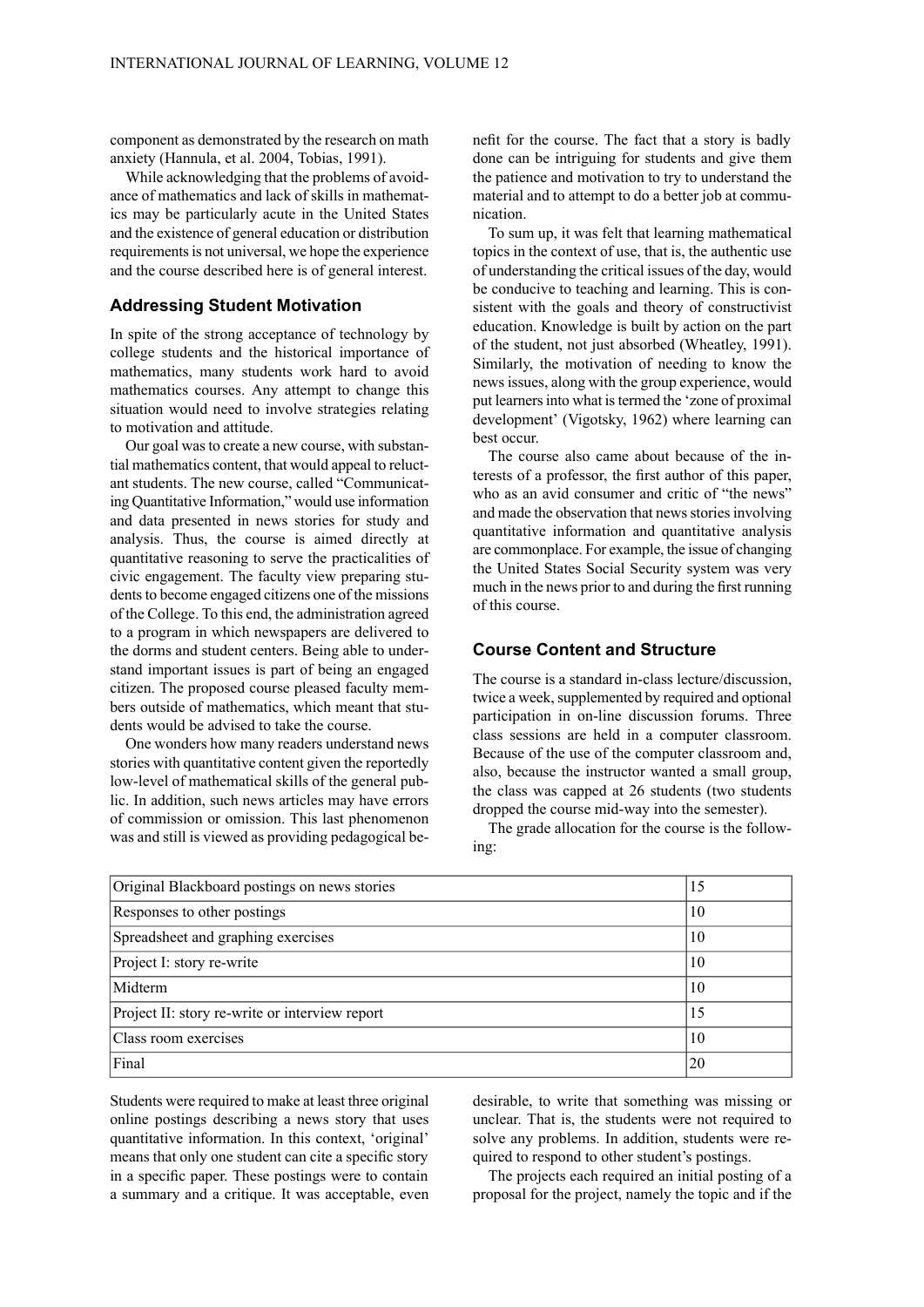project was individual or a two-person team; a presentation; and a paper (3-4 pages, standard bibliography, graphs). The teams were required to produce more in terms of quality and quantity (4 pages instead of 3 pages, multiple graphs, and deeper analysis).

Instruction was given on the use of Excel to make spreadsheets and charts.

Lecture charts and guides for the midterm and final quizzes can be viewed on the website indicated in the Bibliography. A sample test question is:

Pick 1:

- A poll is taken of 2030 registered voters in NYS asking their opinion (pro or con) of Governor Pataki. The results were 42% favorable. Calculate the margin of error (show expression) to make a statement with 99% confidence (z-score factor is 2.58, compared to 1.96 for 95% confidence).
- Determine and explain if the margin of error gets larger or smaller as a) size of sample goes up and b) the test proportion gets farther from .5. Explain the relationship of the confidence factor and the margin of error.

The topics included the three described next along with measures of centrality (examples from educational testing and housing prices), election polling, chance to win the lottery, HIV testing and false positives, map projections (the so-called Greenland problem), digital images, the decision to launch the Challenger, Social Security, medical insurance, mortgage rates, and sports records. Here are more details on three topics.

# **More Women than men Murdered on the Job**

Over a dozen years ago, a newspaper published an article with the headline, "More women than men murdered on the job". The article was quickly identified as a case study in incorrect quantitative reasoning. The facts were the following:

- People die 'on the job'.
- Of the people who die 'on the job' for the specific past year, 93% are men and 7% are women.
- Of the men who die 'on the job', 15% are murdered.
- Of the women who die 'on the job', 40% are murdered.

The writer of the article and the person who composed the headline each compared the 15 to the 40 to reach the conclusion that women were more vulnerable than men to being murdered on the job. The writer posed the theory that this may be because women have jobs such as late shift nurses and waitresses and, generally, are weak and subject to attacks.

This is the example featured in the first day of the course. In the class, the students are asked to estimate (quickly) the number of men and women who died on the job, based on the assumption that 6000 people in total died on the job that year and then estimate the number of men and women murdered. They are then asked to do the calculations. The tricky nature of comparing percentages of percentages becomes clear, along with practice in estimation. The 40% of 7% is much less than 15% of 93%. The story had a significant error of omission (what is killing the men?) as well as the faulty conclusion.

The students are not good at either estimating or calculating. It is hoped that the experiences provided in the class of doing estimations and calculations would improve their skills.

The students did engage in discussion on the topic. The teacher asked: what is the definition of 'on the job'. For example, one issue that emerged was whether or not the murder rate included traffic accidents while commuting. There also is the question of "what is murder?" One student made the comment that the jobs probably were limited to legal occupations and that the omission of prostitution may have had a significant effect on the proportions. The teacher responded that this was insightful, but it probably would have been the case that illegal activity by males was at least as prevalent and dangerous as illegal activity by females.

The general lessons of this example related to calculations, fractions and percentages, definitions, and omitted information.

# **Housing Prices and Everyone to take the PSAT**

A common new story is a report on home sales. Frequently, the news articles contain a correct reference to a mathematical concept, namely reporting the median as well as the mean and often even including the comment that the median may be a more appropriate measure.

Reports on how well students do on national tests are very common news stories. The first author related a personal experience concerning testing. Many years ago, the decision was made by the administration at the local high school to encourage all juniors to think about going to college by making everyone take the PSAT test by scheduling it during school time and paying all the fees. This decision was reported at a small meeting which the first author attended along with some other parents. The first author said [something like] "that is a very nice thing to do and I am all for it, but you do realize that scores will go down." Most of the people at the meeting expressed surprise and disagreement with this prediction.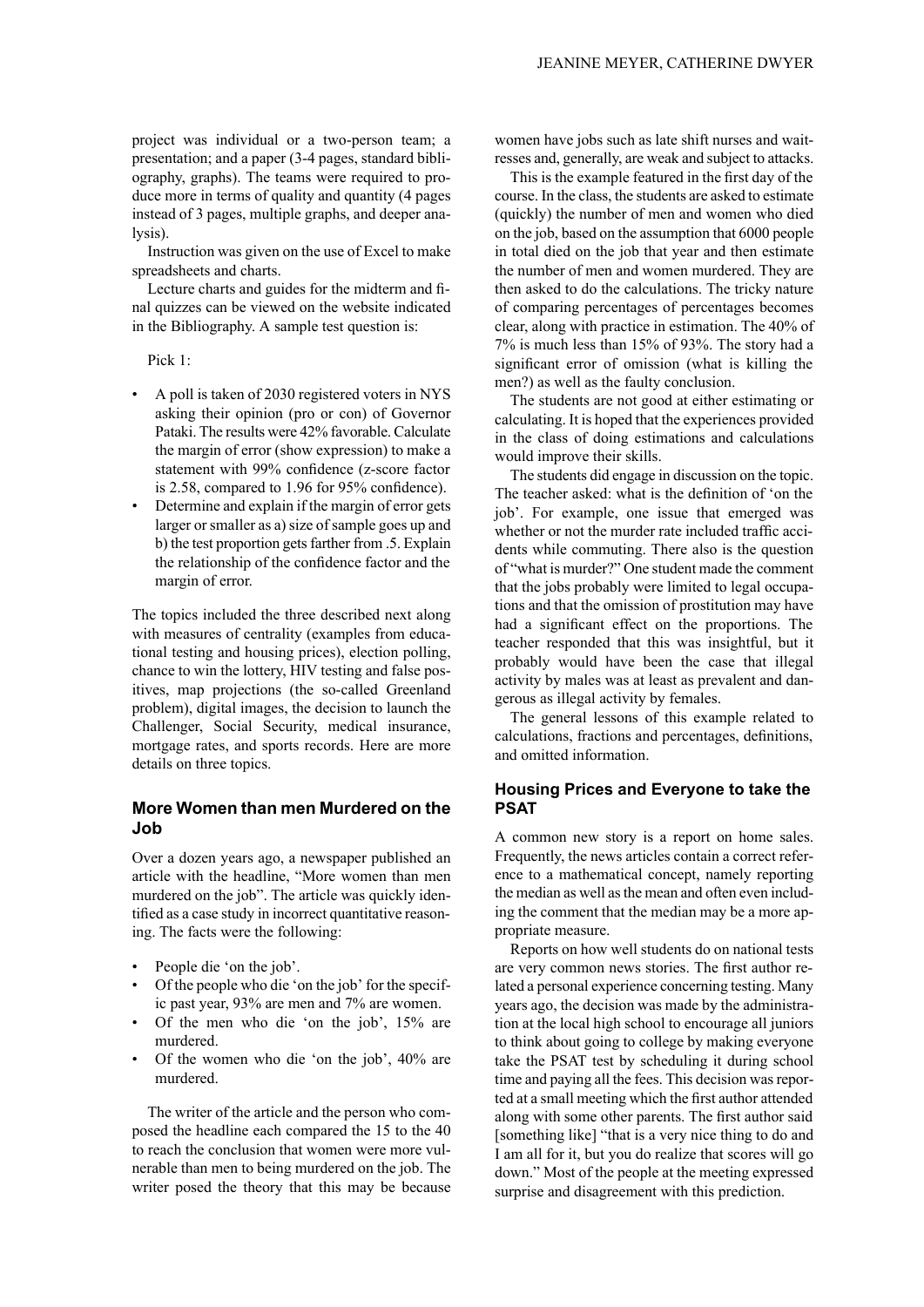These two 'stories' served as motivating examples for what are termed measures of centrality and the notion of distribution. Here is a brief review of these basic statistical concepts.

Given a set of numbers, the mean (also termed the average) is calculated by adding the numbers up and dividing by the numbers in the set. The median is a number with the property that half the numbers in the set are greater or equal to it and half the numbers are less than or equal to it. The median is computed as follows:

The numbers are sorted into order, low to high.

- If there is an even number of numbers in the set, the median is the average of the two numbers in the middle.
- If there are an odd number of numbers in the set, the median is the one in the middle.

A number is a mode of a set of numbers if it occurs the most time. Since there can be two or more numbers that occur the same number of times, there may not be a unique mode.

Given a set of numbers, such as house prices or test scores, the distribution is expressed by a bar graph in which the horizontal axis holds the values and the vertical, the number of instances of each value. It also is common to group the values into ranges. If and when the size of the set of values increases, the graph is drawn as a continuous line, that is, not a bar graph.

The range of the set is either expressed as an interval: the value of the lowest number and the value of the highest number or it can refer to the highest number minus the lowest. The variance of a set of numbers is another measure of how the numbers are spread out. It is calculated by

- 1. squaring the difference of each number with the mean,
- 2. adding all these values up,
- 3. dividing by the size of the set. This yields the variance.
- 4. The standard deviation is the square root of the variance.

As a formula,

#### Variance =  $(\Sigma(xi-m)2)/n)$

The distribution shows how the numbers diverge from the mean; the variance and the standard deviation express the size of this divergence by a single number. If all the values in the set are clumped together, the variance and the standard deviation are low. If the numbers are spread out, the variance and the standard deviation are high.

Certain distributions have names. A uniform distribution is one in which all the values occur the same number of times: each of the bars in the bar graph is the same height. A normal distribution is what occurs for many phenomena in nature, such as heights and weights of large sets of people, or even, frequently, but not always, test scores and house sales. In the normal distribution, the mean, median and mode are all the same, and 68% of the set is within 1 standard deviation of the mean, the two middle mid-gray segments in the graph below: 95% are within 2 standard deviations, the middle plus the light gray segments, and 99% are within 3 standard deviations. The instances outside these segments are called the tails or the outliers.



In class, the students were led through many exercises involving these concepts. For example, using checkers to represent money, we showed that if you recorded what you spent for meals each day over several days and computed the mean, you spent the same amount of money as spending the mean each day. We computed means, medians and modes dif-

ferent ways. We observed how the mean, median and mode changed when adding a specific number. This was made [more] meaningful to the students by asking, if your grades in a class were

• 30, 66, 78, 90 (mean is 66)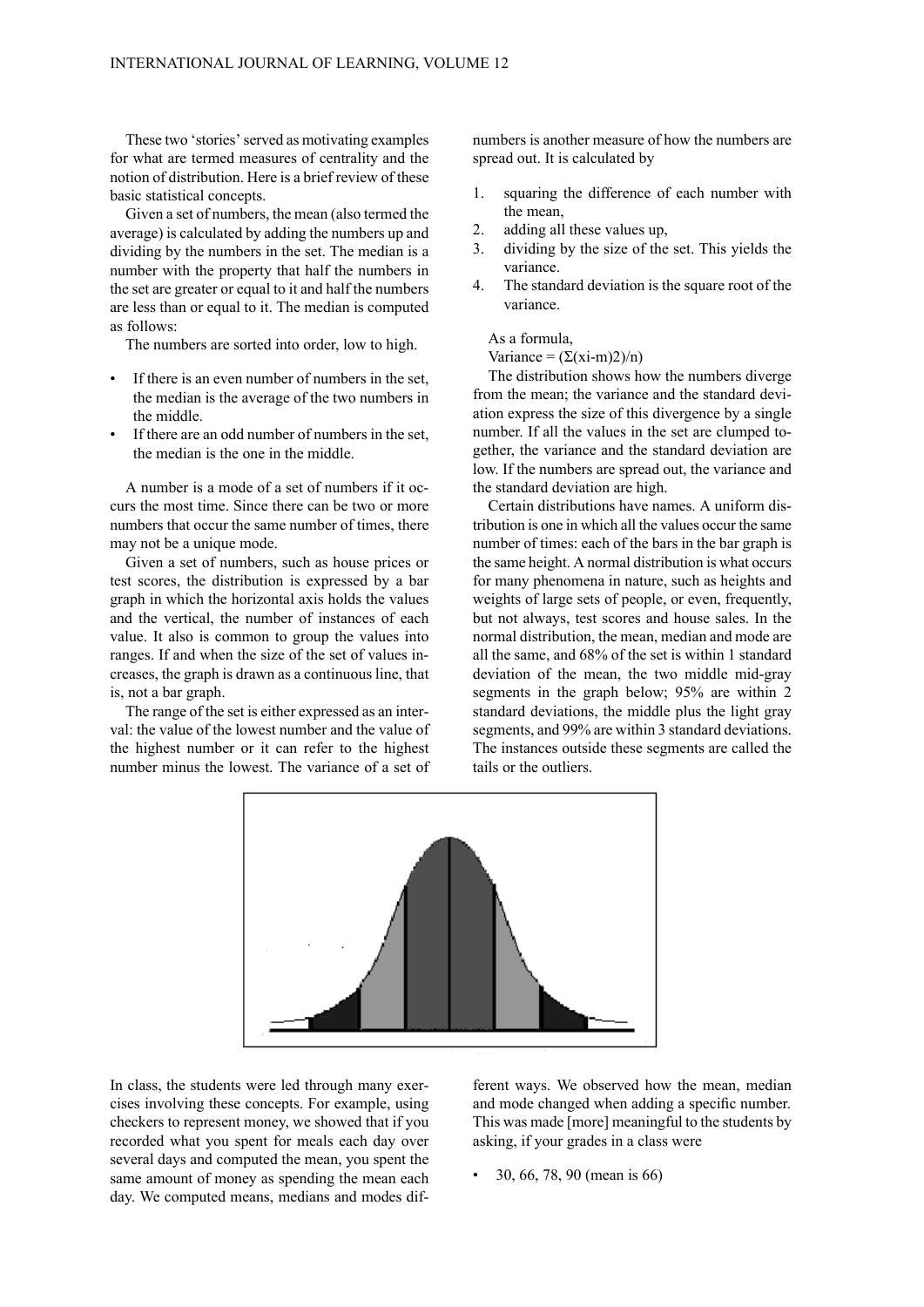and you made 70 on the next project, would the mean go up or down or stay the same?

Returning to the house sale story, suppose one month the sales were 300000, 350000, 410000, 420000, 550000, 600000, and 660000. The mean is 470000 and median is 420000. Suppose there was an additional sale for \$3 million! The new mean is 786250 and the new median is 485000. For the typical home buyer, the median better conveys the selling price of houses.

The 'everyone to take the PSAT' story requires understanding of the situation and does make some assumptions. The first author made her prediction based on the notion that the new students being pulled into the pool of PSAT test takers would not be, for the most part, the better students. They mainly would be from the low end, perhaps even from the lower tail/outlier. This would have the effect of bringing down the mean and the median and broadening the range.

One other common distribution is called bimodal. This consists of two normal distributions next to each other. The teacher made the remark that if some students prepared for the midterm by using the preparation guide and some students did not, the results would be bimodal.

#### **What the President of Harvard said**

It was our hope that news events, and the resulting published articles, would occur that would be appropriate for classroom discussion and the controversy over what Larry Summers, president of Harvard University, said were the reasons for the small proportion of women in science and mathematics at Harvard was ideal. Dr. Summers' comments and follow-up reactions were covered heavily in newspapers, radio and television. The relevance of the story to the class was not Summers' conjecture regarding women in science but that his explanation was framed in terms of a statistical quantity. Summers' statements concerned what is termed the tails of the distribution of innate abilities to 'do science'. He suggested that the variance of men's abilities is greater than the variance of women's abilities. That is, there are more very smart and very stupid men! His claim was more subtle (though still highly debatable) than most people originally believed. The following is from a transcript (Summers, 2005) of the remarks made available after the event:

So my sense is that the unfortunate truth-I would far prefer to believe something else, because it would be easier to address what is surely a serious social problem if something else were true-is that the combination of the high-powered job hypothesis and the differing variances probably explains a fair amount of this problem.

After the lessons on measures of centrality (mean, mode and median) and then distributions, including the normal distribution, students were asked to draw curves representing what Summers said. The following is a sampling of what the students produced.

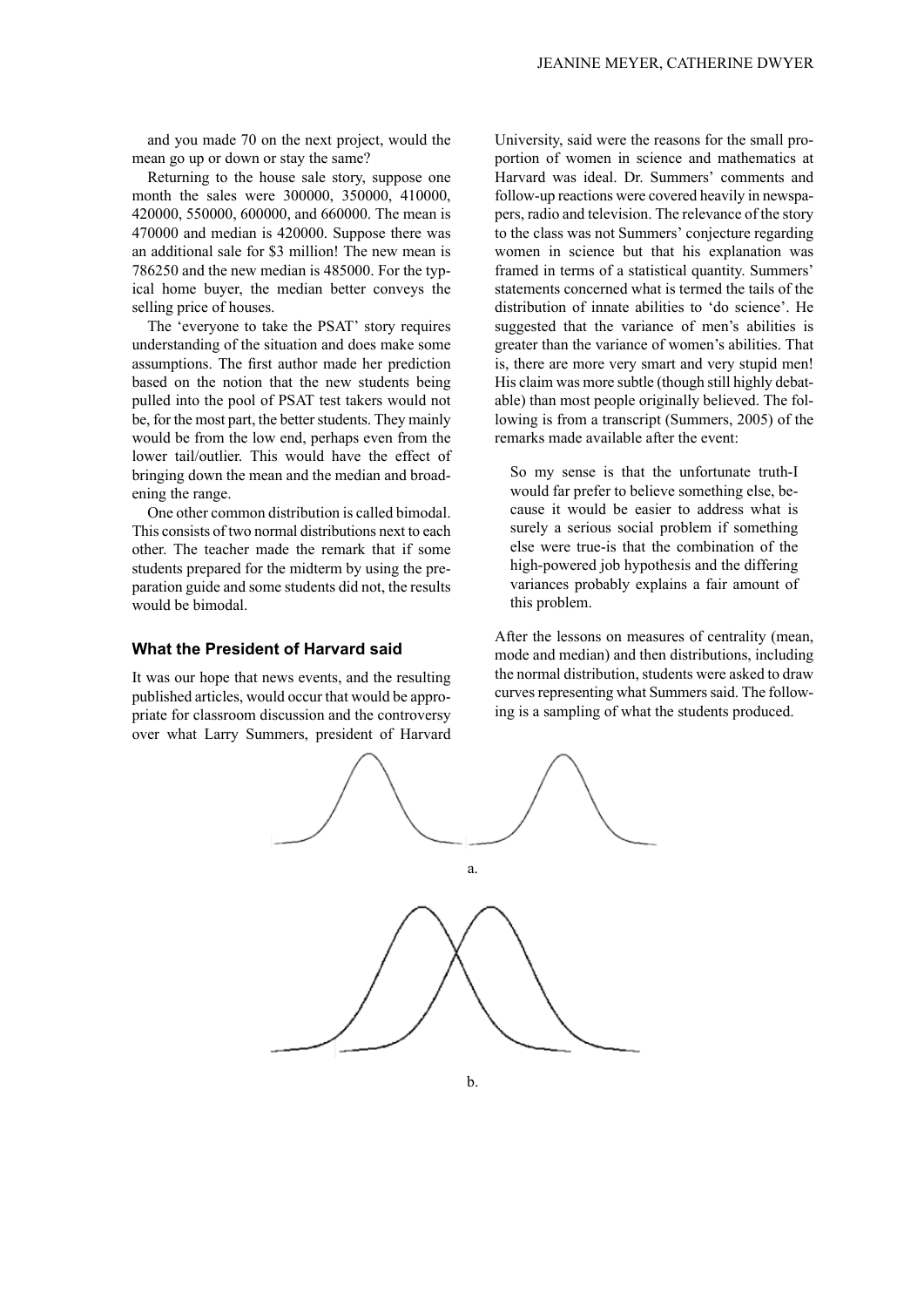

Initially, most students made drawings similar to a. and b. and not to c, the correct representation. The follow-on lecture and discussion made the students appreciate the distinct conceptsinvolved. The critical mathematical lesson concerned the concept of distribution and size of the tails of a normal distribution. These students felt a great sense of accomplishment in coming to an understanding of a topic more sophisticated than most of their peers could grasp. This example illustrates the motivation for creating the course: real world examples promote learning.

# **First Experience**

The first experience with the class was strongly positive, in terms of the experiences of the teacher and students and in student performance. The evidence of positive experience by the students is through comments made to other faculty, such as "I never thought I could do this" and "These are things I need to know" and an end-of-course anonymous survey. It is our plan to engage in more systematic research during the next offering of the course.

The class reached its cap very quickly. Because of the way registration is done at the college with students registering according to the number of credits accumulated, the course was practically all seniors. This meant that even though these students could be characterized as people who put off taking a mathematics class for as long as possible and who had not had formal instruction in mathematics since high school or since they took the course satisfying the proficiency, they were fairly savvy about being students. This trait outweighed the specific problems with mathematics. They knew the importance of understanding the grade distribution, completing assignments, and taking advantage of office hours, preparation guides for the exams, and study sessions. They also, again, for the most part, were willing to ask questions in class, including admitting that they did not understand something. The typical first or second year student may not have these skills.

The students, again, for the most part, quickly took to participating in the on-line discussion groups and most students exceeded the required quota of postings. The news topics chosen for postings included military recruiting, health issues, charitable giving, the issue of the music business and downloading, sports records, sports event attendance, crime rates, and so on. The spelling and grammar tends to be horrible and the thinking naïve. However, the postings often demonstrate idealism and interest. In these situations, there always is the question of how and when the instructor should participate. The following is a reply posting on an article on a UN program to vaccinate for measles:

It's scary to think that the UN knows about this vaccine and it only costs .30 but will not offer it to all and especially in the unknown countries that most likely need it most. I wonder if what they say istrue about having the disease become obsolete one day. I also wonder if in the USA if there are more cases reported depending on where ones live. On that same note I wonder what poorer countries out of the unknown have higher rates of disease then others.

Three students were really incensed that the UN planned to only vaccinate 90% of the children in a region in the developing world. The author/teacher did participate with 3 postings, the third being:

Please bring this up in class for discussion.

My reading of the article is that the estimate of cost is 30 cents to get 90% of the children.

The cost would go up if that was an effort to track down everyone. This is not to say that it shouldn't be done, but the remarks about the cost may not be accurate. The 30 cents covers the cost of the drug itself and the procedures.

Another on-line discussion concerned a charitable contribution made by Wal-Mart. The first posting was:

Recently Wal-Mart has donated 35 million dollars to the National Fish and wildlife Foundation. The donations will all together help to protect over 2 million acres of natural habitats. "It helps demonstrate the economic growth and development can go hand in hand with conservation," said Sarah Clark, a spokeswoman for Wal-Mart, the nation's largest company. Wal-Mart's donations may seem quite noble but it is no coincidence that they announced this donation only a week after environmentalists joined organized labor, and com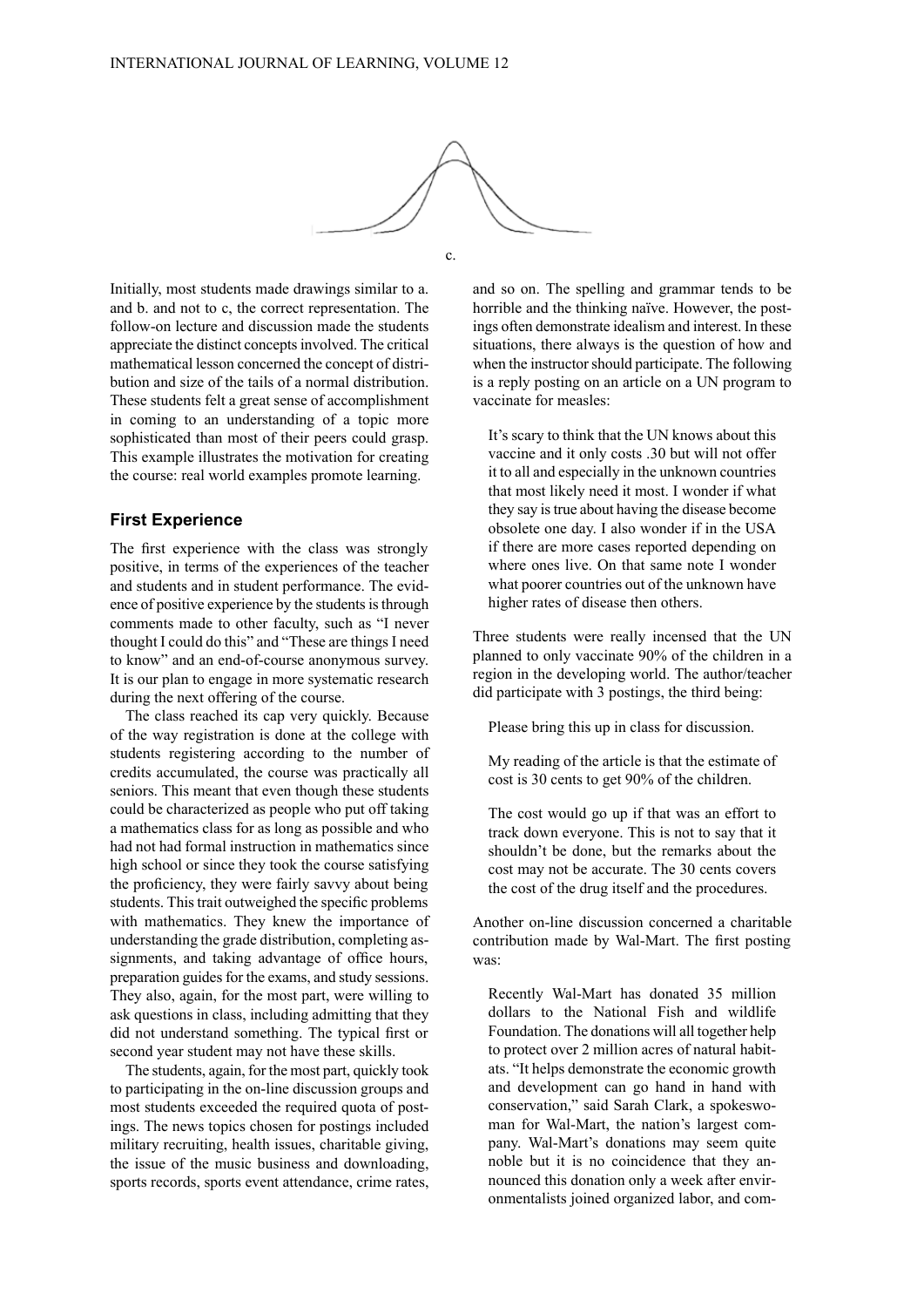munity groups to attack Wal-Mart for its business practices. It just goes to show you; sometimes the only way to do good to pin evil against the wall

This was followed by two more analytical responses:

Did the article talk about how much 35 million dollars is out of its total revenues? Because 35 million may look big on paper, and to most of the public that have never even seen 100,000 dollars, but to Wal Mart it might just be chump change to buy off critics of their business practices.

I think this article, according to what you wrote, is a simple example of the importance of context. Context is not only important when dealing with numbers and their significance, but it is also important to understanding events and the development of one's opinion in response to these events. For example, I became very interested in Walmart's donation after it was placed in the context of time, after reading that Walmart's donation to the wildlife foundation was preceded by public criticism of the company by environmentalists.Similar circumstances surround fast food companies. I am reminded of an article I read that correlated the availability of healthier choices at McDonald's to the increased number of law suits against the company.

A final response from yet another student was:

I'm out of the loop. What was wrong with Walmart's business practices?

It should be noted that on-line discussion provides documentation that generally does not occur for classroom discussions and, therefore, has considerable value for reflection on the course. These two examples are representative of most of the on-line and in-class conversations. Students were engaged and the discussions brought them into what is the 'zone of proximal development' in which teaching and learning can occur.

The students, even the history, journalism and political science majors, are woefully ignorant of current events and background information. They did not know that a gay person could be discharged from the United States military. They did not realize that the most common health problems of someone in the USA are different from that of people in the developing world. They did not understand how the current Social Security system works or the basics of mortgages, health insurance, stocks and bonds. This lamentable situation proved positive for the course. The students were interested in the material

and felt that it was important and worth the time. The discussions dealt with both quantitative and general issues.

There were negative responses to the course, though it is unclear how to react to each one. The students, after the sessions on the Social Security reform issue, were directed to find a retirement calculator and either use it for themselves, do it with or for a parent, or make up information. They were instructed to report generally on the experience and NOT divulge any personal or family financial information. Most of the students reported that this assignment was very interesting and worthwhile. However, a couple of students said that it was intrusive. One suggested that the instructor post information for several dummy cases and allow them to do the assignment with this data. A couple of students 'did not like Excel'; several students expressed appreciation for the chance to learn Excel. Students do not like giving presentations, but most agree that it is appropriate.

An on-line post-course, anonymous survey, taken by only 9 out of the 24 students indicated mostly positive experiences. The survey included three 'essay' questions:

- What do you like about the course?
- What would you change?
- How would you describe the course to others?

These questions have served the teacher/author well in the past for providing qualitative information about the course.

- Samples from the positive responses
	- I enjoyed how the class related to REAL life information. And how you gave us cookies • to relate to the number of calories in the first excel lab. -Any time you gave out food.
	- I most enjoyed the topics that related to my future, such as mortgages and health insurance. These were very useful! The simulations (with the dice and coins) were very engaging and informative. I would like to have done even more of them! Also, if it weren't for this class, I probably never would have learned to use Excel. The cookie lab was superb!
	- I liked using various newspaper publications as a part of the course documents because I am a journalism major.
	- I liked the format of the course and i can't really think of anything that i would change. i wasn't a big fan of the postings but it is a important part of the course and it gets the students to read the news paper.
- The one negative response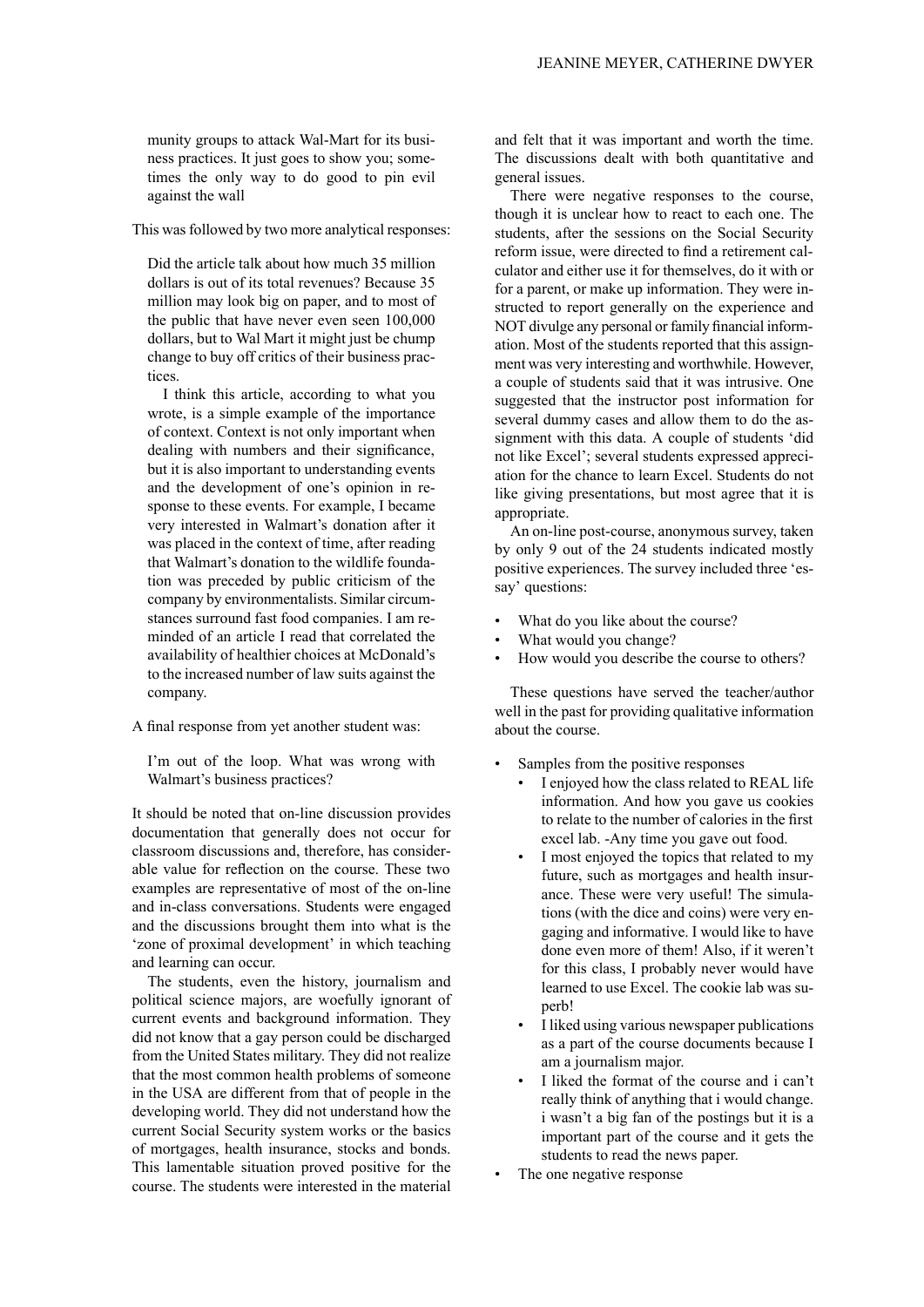The lesson plan didn't really make sense, it seemed like we were just learning a bunch • of random things that didn't have much to do with each other or anything.

A quantitative question was also asked: express agreement, neutrality or disagreement with the statement After taking this course, I feel more confident than I felt before in understanding news stories involving quantitative information (including detecting situations in which there is missing or mis-leading information). This yielded 77.7% agreement. Again, keep in mind that the N for this study was only 9.

The performance of the students, that is, the grades earned, was outstanding as shown in this graph:



The bottom end of the distribution should be increased by 2 for the 2 drop-outs.

A joke was made by the teacher prior to the midterm and then again prior to the final: that there would be a bimodal distribution if some students studied, using the preparation guides, and some did not. In fact, there was not a bimodal distribution either time.

Two sections of the course are scheduled for Spring, 2006 and they each reached their enrollment caps in the first couple days of registration. This is an indication that 'word on the street' is positive.

## **Conclusions and Future Directions**

The course is aimed at mathematical literacy, also called numeracy. It does not fit into any classical mathematics course. The objective is to raise the skill level of quantitative reasoning, not provide instruction in formal mathematics. The use of actual stories and topics provides a direct, authentic approach to the task of providing students with basic skills and understandings as well as serving the goal of preparing students for civic engagement, knowing the world in order to change the world.

Using a topics approach does mean that the course can be viewed as disjointed. The teachers must help the students make connections between topics and stress general principles, such as definition of terms and putting things in context.

The course does need tweaking. For example, the open notes policy for the midterm and the final quizzes will be changed to allowing the students to prepare a couple pages of notes. I anticipate that this

will help the weaker students, who 'hear' open notes, and then do not study but bring all the lecture notes to the exams. The process of condensing the important information into a small amount of space, that is, figuring out what is critical and what is not, is a form of studying.

It is planned that more careful pre- and post-surveys will be done in order to better understand the effects of the course. This could include obtaining contact information for the students to do a followup study on their consumption of news at a point-intime after the course. In particular, we plan to use one or two of the scales for Math Anxiety, for example, the MAS (Pajares, 2005) on a pre- and postbasis or the Survey of Attitudes Towards Statistics, SATS (Schau, 2005).

Another strategy is to investigate how students 'self-identify' themselves as 'math person', 'science person', 'humanities person', or 'artist', and so on and what this means. If the student did not identify as a 'math-person', the testing instrument would ask the student to pick the statement that corresponds most closely with their beliefs:

- 1. I could be more of a math person if I took courses or paid better attention in class or took the time to investigate those topics.
- 2. I could never be more of a math person even if I took the time.

The same question would be asked for the other classifications. This instrument could be given to a cohort of first year students and a cohort of seniors and not limited to those taking the course.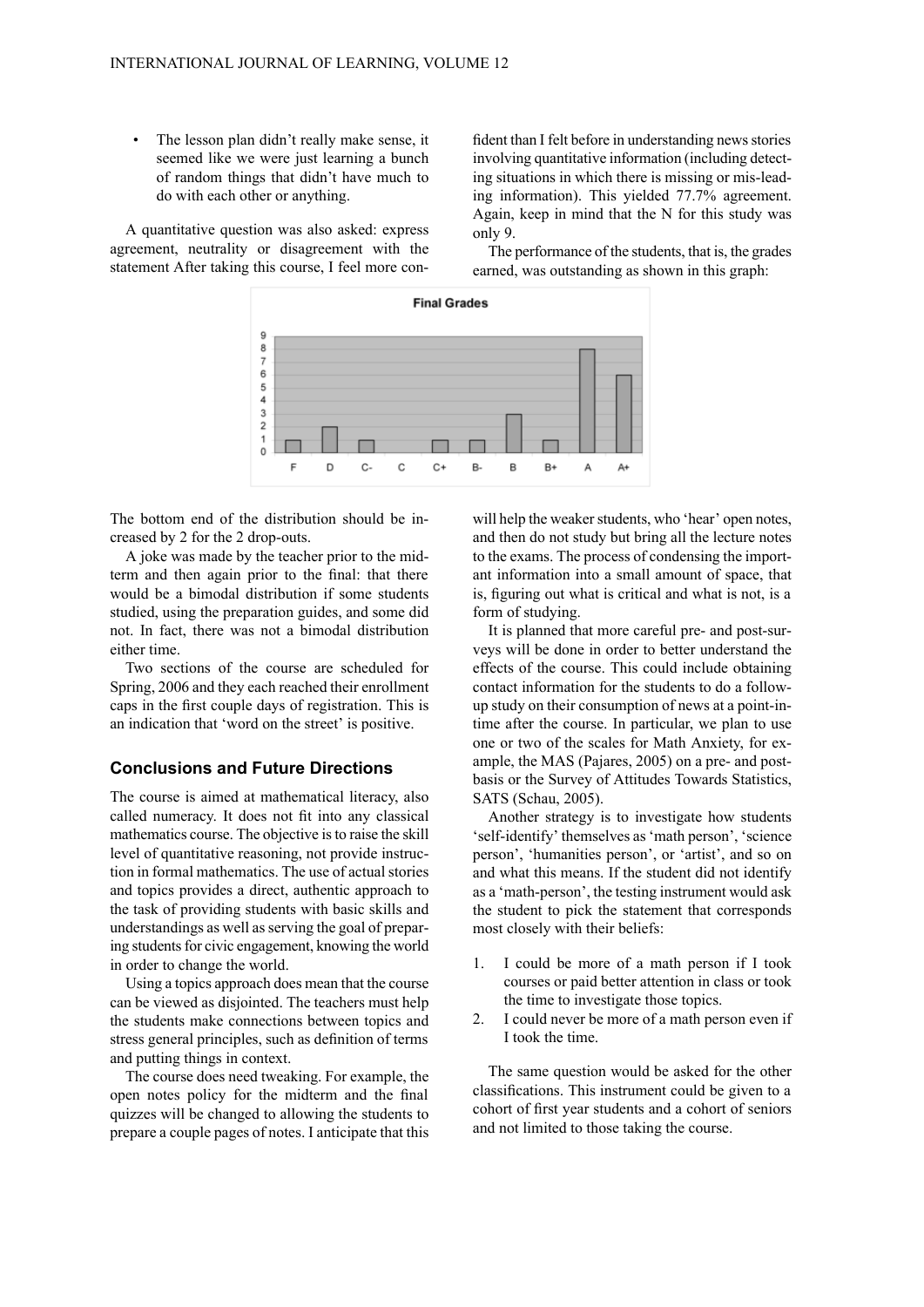## **References**

- Hannula, Markku, and Jeff Evans, George Philippou, Rosetta Zan, **Affect in Mathematics Education – Exploring Theoretical Frameworks,** Proceedings of the 28th Conference of the International Group for the Psychology of **Mathematics** Education, 2004 Vol I pp 107–136
- Organisation for Economic Co-operation and Development (OECD), **Programme for International Student Assessment,** PISA 2003 report, http://www.pisa.oecd.org
- Meyer,Jeanine, *Communicating Quantitative Information lecture notes*, Spring, 2005, http://newmedia.purchase.edu/~Jeanine/charts.html, May, 2005.
- Pajares, Frank and Tim Urdan, *An Exploratory Factor Analysis of the Mathematics Anxiety Scale (MAS)*, **Measurement and Evaluation in Counseling and Development**, 29, 35-47, http://www.emory.edu/EDUCA-TION/mfp/PU1996MECD.PDF. Viewed July 29, 2005
- Schau, Candace, Survey of Attitudes Towards Statistics, http://www.unm.edu/~ecschau/viewsats.htm, Viewed November 23, 2005.
- Summers, Lawrence, *Remarks at NBER Conference on Diversifying the Science & Engineering Workforce,*The Office of the President, Harvard College, http://www.president.harvard.edu/speeches/2005/nber.html, Viewed August 7, 2005.
- Tobias, Sheila; Lin, Herbert, *They're Not Dumb, They're Different: Stalking the Second Tier*, **American Journal of Physics**, Volume 59, Issue 12, December 1991, pp.1155-1157 12/1991
- Vigotsky, Lev, **Thought and Language**, Cambridge: MIT Press, (1962)
- Wheatley, Grayson H., *Constructivist Perspectives on Science and Mathematics Learning*, Science Education 75(1): 9-21 (1991)

#### **About the Authors**

*Dr. Jeanine Meyer*

Jeanine Meyer worked as a researcher, research manager and consultant at IBM before joining academia at Pace University and now Purchase College/SUNY. She has written or co-authored 3 textbooks.

#### *Prof. Catherine Dwyer*

Catherine Dwyer is a lecturer in information systems at Pace University. She is the co-author with Jeanine Meyer ofProgramming Games Using Visual Basic, published by Course Technology. Her main research interests are collaborative tools and social software.